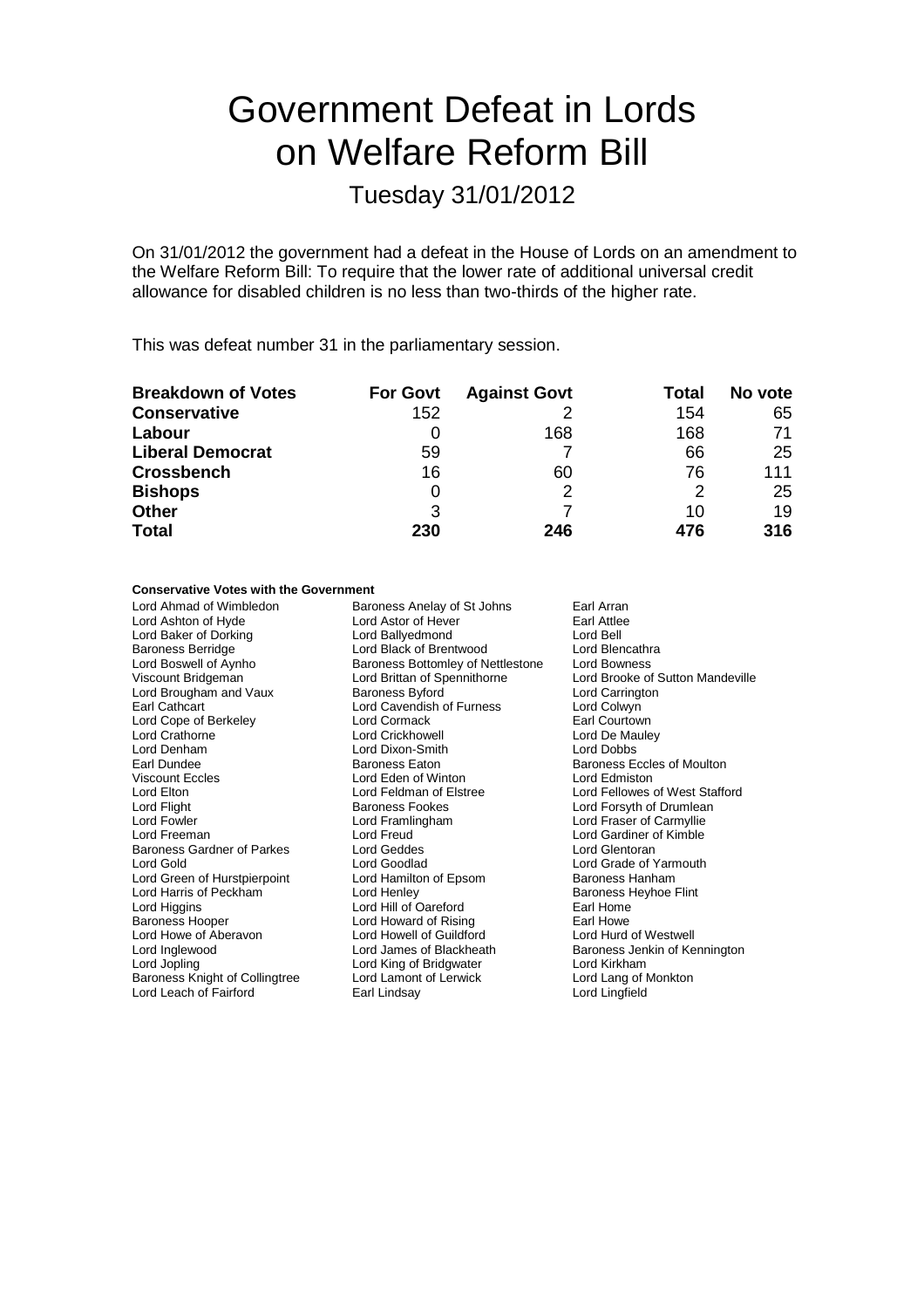Earl Liverpool **Earl Liverpool** Marquess of Lothian **Lord Lucas**<br>
Lord Luke Lord Lord Lord Lord Lord Lord Lord MacG Lord Mackay of Clashfern **Lord Magan of Clashfern** Class Lord Magan of Lord Marland Lord Maples<br>
Lord Marlesford<br>
Lord Mayhew of Twysden<br>
Baroness Miller of Hendon<br>
Duke of Montrose Baroness Morris of Bolton **Baroness II** Lord Naseby **Baroness Newlove Baroness Newlove Correspondent** Lord Northbrook<br>Lord Newton of Braintree **Baroness Neakes** Baroness Neakes Lord Newton of Braintree Baroness Noakes<br>
Lord Norton of Louth<br>
Baroness O'Cathain Lord Norton of Louth **Baroness O'Cathain** Baroness Oppenheim-Barnes<br>
Lord Patten **Baroness Perry of Southwark** Lord Plumb Lord Patten **Baroness Perry of Southwark** Lord Plumb Lord Power<br>
Baroness Rawlings Lord Reay Lord Renfrew of Kaimsthorn Lord Renton of N<br>
Lord Roberts of Conwy Lord Rotherwick Lord Roberts of Conwy Lord Rotherwick Lord Cord Cord Sanderson of Bowden<br>
Lord Sassoon **Lord Rotherwick** Lord Sanderson Bowden Lord Sassoon Baroness Seccombe<br>
Lord Selskirk of Douglas<br>
Lord Selsdon Lord Selkirk of Douglas **Lord Selsdon** Lord Selsdon Baroness Shackleton of Belgravia<br>
Baroness Sharples **Baroness** Sharples **Lord Shaw of Northstead** Lord Sheikh Baroness Sharples<br>
Baroness Shephard of Northwold
Lord Skelmersdale<br>
Lord Skelmersdale Baroness Shephard of Northwold Lord Skelmersdale Lord Soulsby of Swaffham Prior<br>
Lord Stedman-Scott Lord Stewartby<br>
Baroness Stowell of Beeston Lord Strathclyde Lord Taylor of Holbeach Baroness Stowell of Beeston Lord Strathcly<br>
Lord Trefgarne Lord Trimble Lord Trefgarne **Lord Trimble** Lord Trimble **Baroness Trumpington**<br>
Lord Tugendhat **Accommon Construct Constructs** Correspondences Verma Lord Wakeham Baroness Warsi Lord Wakeham<br>1992 - Lord Wei Lord Wolfson of Sunningdale

**Example Baroness Miller of Hendon** Duke of Montrose<br>
Lord Naseby<br>
Daroness Newlove Exaroness Rawlings<br>
Lord Renton of Mount Harry Lord Risby<br>
Lord Risby Baroness Stedman-Scott<br>Lord Strathclyde Viscount Ullswater **Charlotte Baroness Verman**<br>Baroness Warsi **Baroness Verman** Baroness Wilcox **Lord Wolfson of Aspley Guise**<br>Viscount Younger of Leckie **Conservative Votes against the Government**<br>Lord Campbell of Alloway Lord Swinfen

Lord Lyell<br>
Lord Maaan of Castletown<br>
Lord Mancroft<br>
Lord Mancroft

#### **Labour Votes with the Government**

Lord Campbell of Alloway

**Labour Votes against the Government**

Lord Anderson of Swansea **Baroness Armstrong of Hill Top** Lord Bach<br>
Lord Barnett Lord Bach Lord Bassam of Brighton Lord Berkeley Lord Barnett Lord Bassam of Brighton<br>
Baroness Billingham<br>
Lord Bilston Baroness Billingham **Example 2** Lord Bilston Baroness Blackstone<br>
Lord Baroness Blackstone<br>
Lord Baroness Blackstone<br>
Lord Baroness Blackstone Lord Boyd of Duncansby Lord Boyd of Duncansby Lord Bradley<br>
Lord Brada Lord Brooke of Alverthorpe Lord Brookman Lord Brooks of Tremorfa<br>
Lord Carter of Coles<br>
Viscount Chandos Lord Carter of Coles<br>
Lord Clarke of Hampstead<br>
Lord Clarke of Hampstead<br>
Lord Collins of Highbury<br>
Baroness Corston Lord Clinton-Davis **Lord Collins of Highbury** Baroness Corston<br>
Lord Darzi of Denham **Baroness** Lord Davidson of Glen Clova Lord Davies of Oldham Lord Davies of Stamford Lord Desai Lord Desai Cord Dixon<br>
Baroness Donaghy Cord Donoughue Cord Donoughue Baroness Drake Baroness Donaghy **Lord Donoughue Baroness Baroness Baroness I**<br> **Baroness Donaghy Lord Eatwell** Cord Eatwell **Drake** Baroness Drake Brider Lord Dubs<br>
Lord Evans of Temple Guiting<br>
Lord Evans of Parkside Lord Faulkner of Worcester **Lord Filkin** Lord Filkin Baroness Ford Foulkes of Cumnock Baroness Gale **Communist Example Service Communist Example Service Communist Example Service Communist Example Service Communist Communi** Lord Foulkes of Cumnock and Baroness Gale Corresponding Lord Gavron<br>Baroness Gibson of Market Rasen Lord Giddens Corresponding Lord Glasman Baroness Gibson of Market Rasen Lord Giddens (and Ghasman Lord Glasman Lord Glasman Lord Giddens Lord Gordon o<br>Baroness Golding (Lord Gordon of Strathblane Baroness Goudie Baroness Golding The Lord Gordon of Strathblane Baroness Goudie Baroness Gould of Potternewton Lord Graham of Edmonton Lord Grantchester Lord Grenfell Lord Griffiths of Burry Port Lord Grocott Viscount Hanworth Lord Harris of Haringey<br>
Lord Harrison Lord Haworth Baroness Healy of Primrose Hill Baroness Hilton of Eggard<br>Baroness Hollis of Heigham Lord Howarth of Newport Baroness Hollis of Heigham Lord Howarth of Newport Baroness Howells of St Davids<br>
Lord Howie of Troon Lord Hoyle Cord Hovels Baroness Hughes of Stretford Lord Hughes of Woodside Lord Hunt of Kings Heath Lord Irvine of Lairg<br>
Baroness Jay of Paddington Baroness Jones of Whitchurch Lord Jones

Baroness Adams of Craigielea Lord Adonis<br>
Lord Anderson of Swansea Baroness Armstrong of Hill Top Lord Bach Lord Brooke of Alverthorpe Lord Brookman<br>Lord Browne Lord Campbell-Savours Lord Davidson of Glen Clova Lord Davies Lord Davies of Glen Clova Lord Davies of Oldham Lord Dixon Lord Hoyle<br>
Lord Hunt of Kings Heath Lord Irvine of Lairg<br>
Lord Irvine of Lairg Baroness Jones of Whitchurch

Lord Evans of Parkside Guiting Baroness Farrington of Ribbleton<br>
Lord Filkin Cord Baroness Ford Lord Haworth **Exercise 1 Chilton** Baroness Hayter of Kentish Town<br>Baroness Hilton of Eggardon **Baroness Hayter** Lord Hollick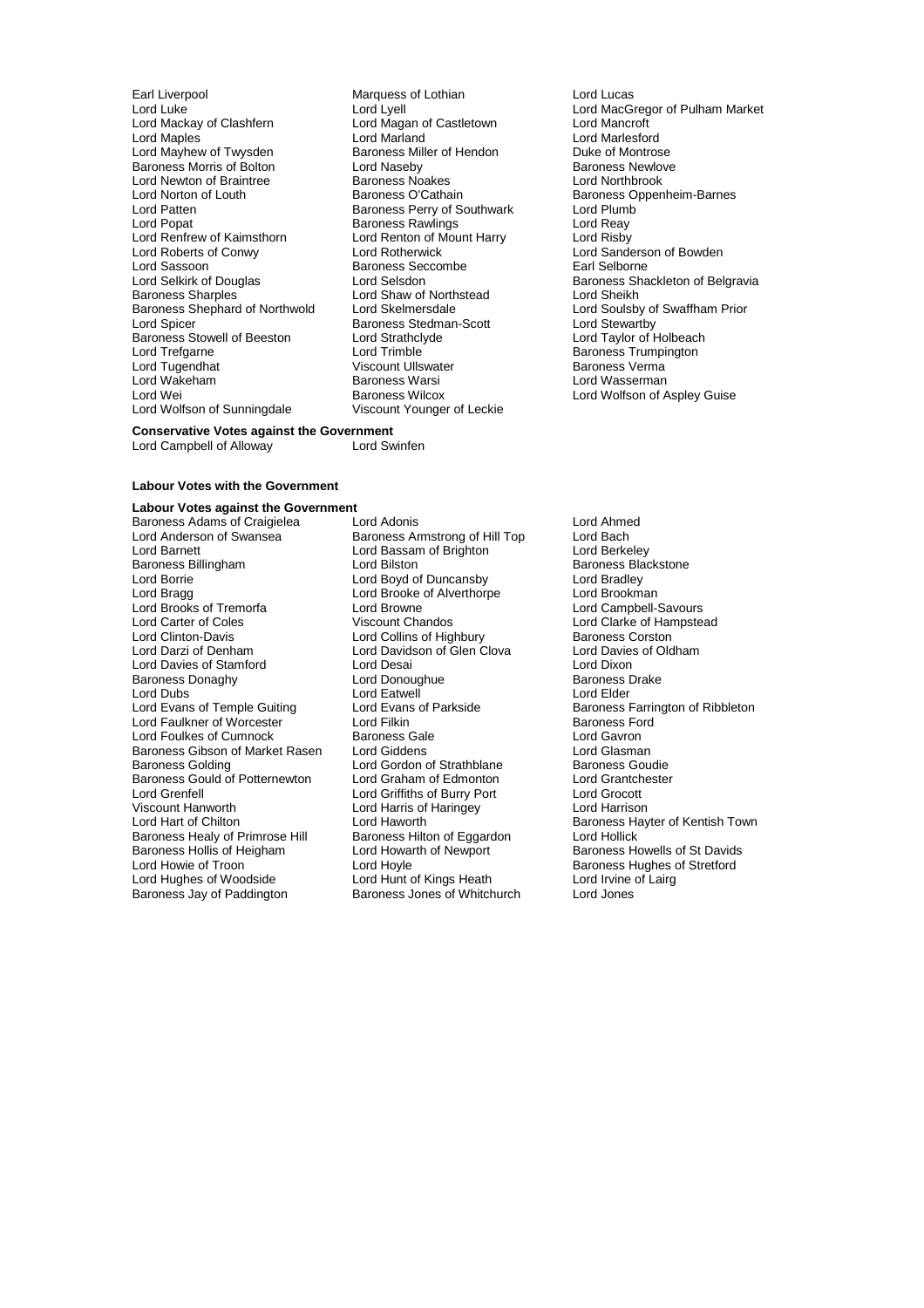Lord Judd<br>
Lord Kennedy of Southwark Baroness Kennedy of The Shaws<br>
Baroness Kings of Bow<br>
Lord King of West Bromwich Baroness Kingsmill Baroness King of Bow Lord King of West Bromwich<br>
Lord Kinnock<br>
Lord Kirkhill Lord Kinnock Lord Kirkhill Lord Knight of Weymouth<br>
Lord Layard Lord Lord Lea of Crondall Baroness Liddell of Coatd Lord Layard Lord Lea of Crondall Baroness Liddell of Coatdyke<br>
Lord Liddle Lord Lipsey Lord Baroness Lister of Burtersett Lord Liddle Lord Lipsey Lord Lipsey Baroness Lister of Burtersett<br>Lord Lympne Lord Macdonald of Tradeston Lord Mackenzie of Framwello Lord Lympne Lord Macdonald of Tradeston Lord Mackenzie of Framwellgate<br>
Lord MacKenzie of Culkein Baroness Massey of Darwen Lord Maxton Lord MacKenzie of Culkein Baroness Massey of Darwen<br>Lord McAvoy Lord McFall of Alcluith Lord McKenzie of Luton **Lord Monks** Lord Moonie<br>
Lord Moraan **Lord Monks** Baroness Morgan of Ely **Lord Morris of Manchester** Lord Morgan burgan Baroness Morgan of Ely Lord Morris of<br>
Lord Morris of Handsworth Lord Morris of Aberavon Baroness Nye Lord O'Neill of Clackmannan Lord Patel of Bradford<br>
Lord Peston Clackmannan Baroness Pitkeathley Lord Ponsonby of Shulbrede Lord Prescott **Baroness Provide Lord Prescott** Baroness Provide Baroness Provide Baroness Provide Baroness Provide Baroness Provide Baroness Provide Baroness Provide Baroness Provide Baroness Pro Lord Puttnam **Communist Communist Communist Communist Communist Communist Communist Communist Communist Communist Communist Communist Communist Communist Communist Communist Communist Communist Communist Communist Communis** Baroness Ramsay of Cartvale Lord Rea Baroness Rendels Rendell Baroness Rendell Cord Robertson of Port Ellen Lord Rosser Baroness Royall of Blaisdon Baroness Scotland of Asthal<br>Viscount Simon Baroness Smith of Basildon Lord Smith of Leigh Lord Snape<br>
Lord Stevenson of Balmacara Lord Stone of Blackheath Baroness Taylor of Bolton Lord Taylor of Blackburn Cord Temple-<br>Baroness Thornton Cord Tomlinson Lord Tomlinson Lord Touhig Baroness Thornton Lord Tomlinson Lord Touhig Lord Triesman **Lord Tunnicliffe** Lord Tunnicliffe Lord Turnber<br>Baroness Turner of Camden Baroness Wall of New Barnet Lord Warner Baroness Warwick of Undercliffe Lord West of Spithead Baroness Wheele<br>Baroness Whitaker Lord Whitty Lord Whitty Baroness Wilkins er Baroness Whitaker **Lord Whitty Community Community** Baroness Will<br>
Lord Williams of Elvel **Lord Williams** Lord Wills Lord Williams of Elvel Lord Wills<br>
Lord Wood of Anfield<br>
Baroness Worthington

Lord Morris of Aberavon<br>
Lord Patel of Bradford Lord Pendry Baroness Pitkeathley **Lord Plant of Highfield**<br>
Lord Prescott **Baroness Prosser** Lord Robertson of Port Ellen Lord Rosse<br>Baroness Scotland of Asthal Lord Sewel Baroness Wall of New Barnet Lord Warner Lord West of Spithead Baroness Wheeler

## **Liberal Democrat Votes with the Government**

Lord Razzall<br>
Lord Roberts of Llandudno<br>
Lord Rodgers of Quarry Bank Lord Sharkey Baroness Sharp of Guildford<br>
Lord Shutt of Greetland<br>
Lord Stephen Lord Tyler Lord Wallace of Tankerness<br>
Baroness Walmsley Lord Willis of Knaresborough

Lord Ashdown of Norton-sub-Hamdon Baroness Bonham-Carter of Yarnbury<br>
Lord Burnett Baroness Brinton **Example 2** Lord Burnett **Lord Clement-Jones**<br>
Lord Cotter Lord Cotter Lord Drukes Lord Dholakia<br>
Lord German<br>
Lord German<br>
Larl Glasgow Baroness Garden of Frognal Lord German Communication and Casgow<br>Baroness Harris of Richmond Lord Hussain Communication Baroness Jolly Baroness Harris of Richmond Lord Hussain Lord Hussain Baroness Jolly<br>
Lord Jones of Cheltenham Baroness Kramer Lord Lee of Trafford Lord Jones of Cheltenham Baroness Kramer Lord Lee of Trafford<br>
Lord Lester of Herne Hill Lord Lord Loomba<br>
Baroness Maddock Lord Lester of Herne Hill Lord Loomba<br>
Earl Mar and Kellie Cord Marks of Henley-on-Thames Lord McNally Earl Mar and Kellie **Lord Marks of Henley-on-Thames** Lord McNally<br>Lord Methuen Lord Mewby **Contains Baroness Miller of Chilthorne Domer** Lord Newby Lord Methuen **Baroness Miller of Chilthorne Domer** Lord Newby<br>Baroness Northover **Baroness Hotel Contract Accept** Lord Palmer of Childs Hill Baroness Northover **Lord Oakeshott of Seagrove Bay** Lord Palmer of Childs Baroness Northover Lord Phillips of Sudbury **Hills Hills Hills Hills Hills Hills Hills Hills Hills Hills Hills Hills Hills Hills Hills Hills Hills H** Baroness Parminter **Reserve Constructs Constructs Lord Phillips of Sudbury Constructs Paroness Randers Constructs**<br>Cord Razzall Lord Rennard Lord Redesdale **Constructs Constructs** Lord Rennard Lord Roberts of Llandudno Lord Rodgers of Quarry Bank Baroness Scott of Needham Market<br>
Lord Sharkev<br>
Lord Shipley Lord Shutt of Greetland Lord Stephen Lord Stephen Lord Stoneham of Droxford<br>
Lord Stoneham of Droxford<br>
Lord Strasburger
Lord Ceverson Lord Strasburger Lord Teverson<br>
Lord Tope<br>
Lord Tordoff Lord Thomas of Gresford Lord Tope Cord Tope Lord Tordoff<br>
Lord Tyler Lord Tope Lord Wallace of Tankerness Lord Wallace of Saltaire Lord Willis of Knaresborough

### **Liberal Democrat Votes against the Government**

Baroness Tonge

Lord Avebury **Lord Carlile of Berriew** Baroness Doocey<br>
Lord Fearn Clifton Baroness Linklater of Butterstone Lord Smith of Clifton Baroness Linklater of Butterstone

Lord McFall of Alcluith Baroness McIntosh of Hudnall<br>
Lord Monks<br>
Lord Moonie Baroness Smith of Basildon<br>
Lord Snape<br>
Lord Soley<br>
Lord Soley Lord Stone of Blackheath Baroness Symons of Vernham Dean<br>Lord Taylor of Blackburn Lord Temple-Morris Lord Young of Norwood Green

Lord Allan of Hallam<br>Lord Bradshaw